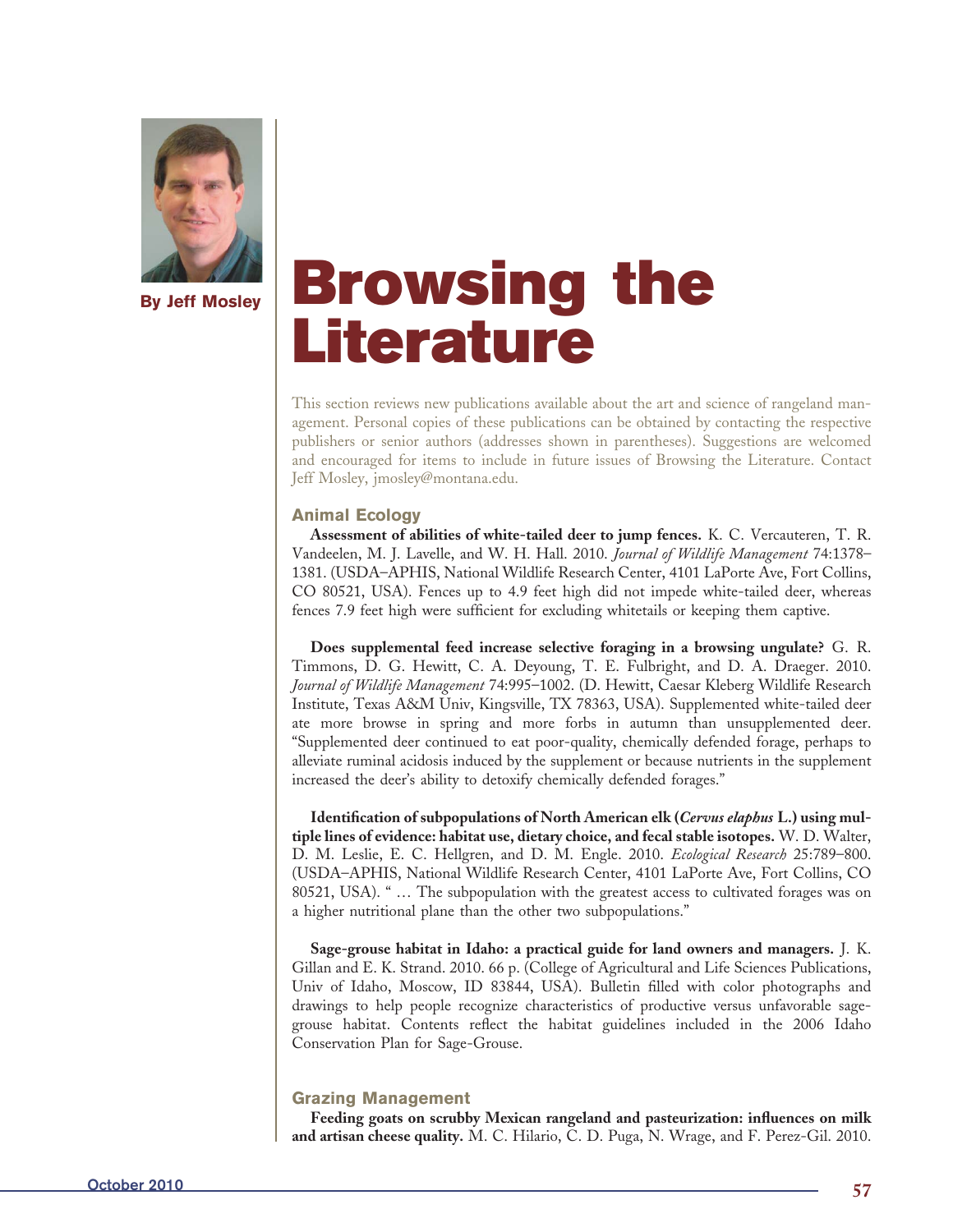*Tropical Animal Health and Production* 42:1127–1134. (C. Puga, Dept of Animal Nutrition, National Institute of Medical Science and Nutrition Salvador Zubrian, Vasco Quiroga 15, Mexico City 14000, DF, Mexico). Grazing on rangeland increased the amounts of desirable polyunsaturated fatty acids in milk and cheese of goats compared with confinement feeding of a high-protein concentrate ration.

**Forage characteristics affecting meat goat preferences for forage chicory cultivars.** K. A. Cassida, J. G. Foster, and K. E. Turner. 2010. *Agronomy Journal* 102:1109–1117. (USDA–ARS, 1224 Airport Rd, Beaver, WV 25813, USA). Goats detected small differences in concentration of bittertasting sesquiterpene lactones among cultivars of forage chicory, but this had little effect on intake. Phosphorus fertilization of fall-grown chicory to reduce sesquiterpene lactone concentrations is unlikely to improve forage intake by goats.

Influence of advancing season on dietary composition, intake, site of digestion, and microbial efficiency in beef **steers grazing season-long or twice-over rotation native range pastures in western North Dakota.** H. J. Cline, B. W. Neville, G. P. Lardy, and J. S. Caton. 2010. *Journal of Animal Science* 88:2812–2824. (J. Caton, Dept of Animal Science, North Dakota State Univ, Fargo, ND 58108, USA). In both season-long and twice-over rotational grazing, mixed-grass range forage consumed after late September is deficient in nitrogen and cannot support lactating beef cows.

### **Hydrology/Riparian**

**Community-level consequences of invasion: impacts of exotic clonal plants on riparian vegetation.** J. H. Cushman and K. A. Gaffney. 2010. *Biological Invasions* 12:2765–2776. (Dept of Biology, Sonoma State Univ, Rohnert Park, CA 94928, USA). After 2 years of cutting and herbicide treatments to control giant reed, native plant abundance and species richness was increased along the Russian River in northern California.

**Environmental tolerance of an invasive riparian tree and its potential for continued spread in the southwestern US.** L. V. Reynolds and D. J. Cooper. 2010. *Journal of Vegetation Science* 21:733–743. (US Geological Survey, 2150 Center Ave, Building C, Fort Collins, CO 80526, USA). "Russian olive is able to tolerate dense shade and low moisture conditions better than tamarisk and cottonwood. There is great potential for continued spread of Russian olive throughout the southwestern US because large areas of suitable habitat exist that are not yet inhabited by this species."

**Spatial dynamics and morphological plasticity of common reed (***Phragmites australis***) and cattails (***Typha* **sp.) in**  **freshwater marshes and roadside ditches.** M. E. Bellavance and J. Brisson. 2010. *Aquatic Botany* 93:129–134. (J. Brisson, Dept of Biological Science, Univ of Montreal, Montreal, QC H1X 2B2, Canada). Common reed has a net competitive advantage over cattails in roadside ditches and freshwater marshes of eastern North America. Common reed is expanding and cattails are retreating.

Wildfire promotes dominance of invasive giant reed **(***Arundo donax***) in riparian ecosystems.** G. C. Coffman, R. F. Ambrose, and P. W. Rundel. 2010. *Biological Invasions* 12:2723–2734. (Institute of Marine Science, Univ of California–Santa Barbara, Santa Barbara, CA 93106, USA). Wildfire increased the dominance of giant reed, a large bamboo-like grass, along the Santa Clara River in southern California. Increased abundance of giant reed increased the susceptibility of riparian woodlands to subsequent fire, potentially creating an invasive plant–fire regime cycle.

#### **Plant–Animal Interactions**

**Structural changes in vegetation coincident with annual grass invasion negatively impacts sprint velocity of small vertebrates.** J. P. Rieder, T. A. S. Newbold, and S. M. Ostoja. 2010. *Biological Invasions* 12:2429–2439. (Dept of Forest, Rangeland and Watershed Stewardship, Colorado State Univ, Fort Collins, CO 80523, USA). In sagebrush steppe of western Utah, sites infested with cheatgrass had fewer lizards and rodents and less rodent species richness compared with uninfested sites.

#### **Plant Ecology**

Impacts of mixed severity wildfire on exotic plants in a Colorado ponderosa pine–Douglas-fir forest. P. J. Fornwalt, M. R. Kauffman, and T. J. Stohlgren. 2010. *Biological Invasions* 12:2683–2695. (USDA Forest Service, Rocky Mountain Research Station, 240 West Prospect Rd, Fort Collins, CO 80526, USA). Exotic understory plants were stimulated by wildfire, especially in severely burned areas, but 5 years after the fire the exotics had not yet interfered with native understory recovery.

#### **Rehabilitation/Restoration**

**Control of one invasive plant species allows exotic grasses to become dominant in northern Great Plains.** D. L. Larson and J. L. Larson. 2010. *Biological Conservation* 143:1901–1910. (US Geological Survey, 1920 Fitch Ave, Univ of Minnesota, Saint Paul, MN 55108, USA). In North Dakota prairie, native grasses were suppressed more by exotic grasses such as smooth brome than by leafy spurge.

**Extracting useful data from imperfect monitoring**  schemes: endangered butterflies at San Bruno Mountain,